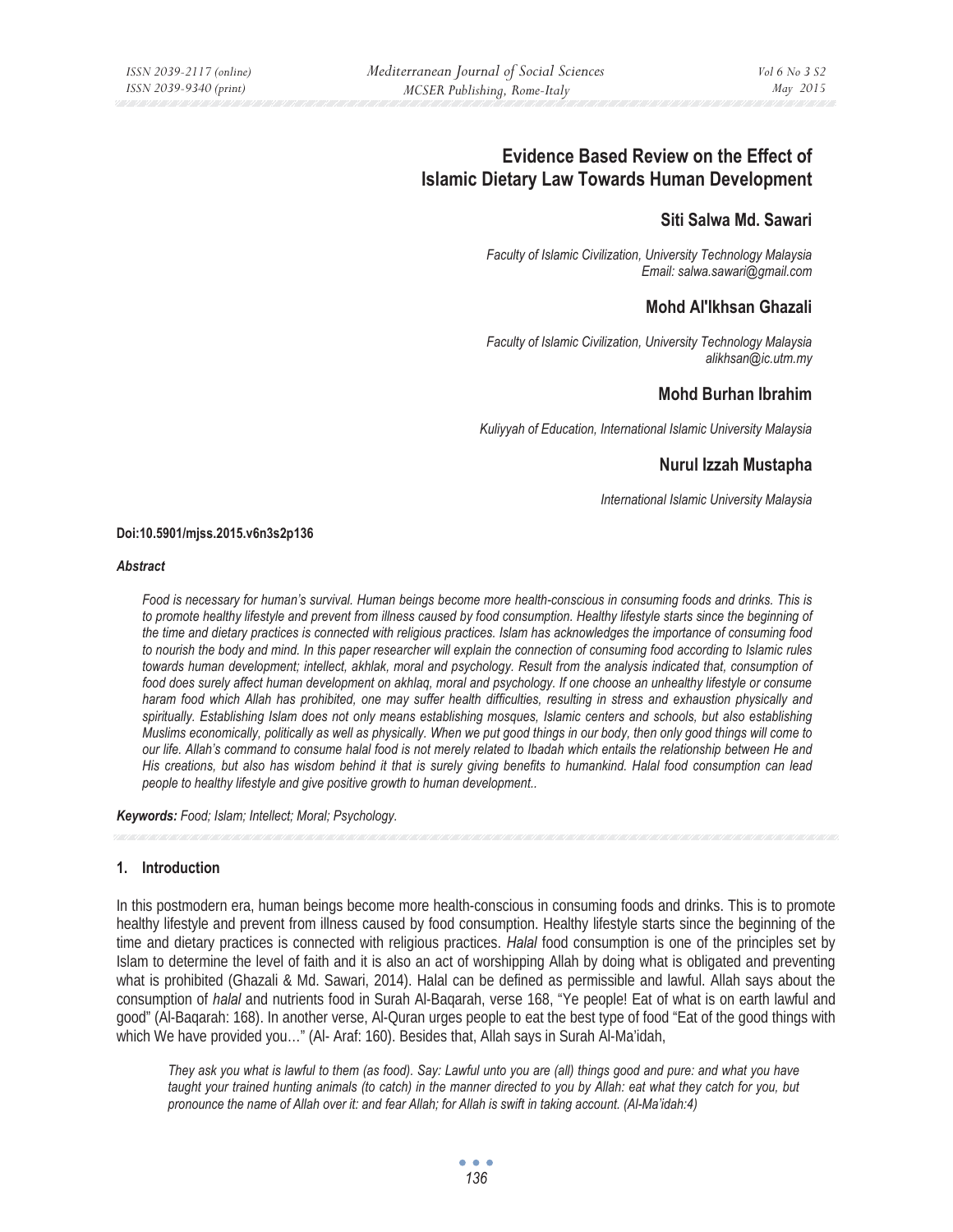| ISSN 2039-2117 (online) | Mediterranean Journal of Social Sciences | Vol 6 No 3 S2 |
|-------------------------|------------------------------------------|---------------|
| ISSN 2039-9340 (print)  | MCSER Publishing, Rome-Italy             | May 2015      |
|                         |                                          |               |

Therefore, based on what Allah says in these three beautiful verses, Allah provides His creations with *halal* and lawful things as there are benefits and pleasure to human's body and mind. Islam is a holistic system that impacts all areas of a person's life. Hence, the consumption of halal food does not only meet the demand of religion but it also leads to positive outcomes in *ibadah*, ethics and morality *(akhlaq),* human intellect, health as well as psychology (Md. Sawari, Mustapha, & Ghazali, 2014).

### **2. Effect Towards Akhlak and Moral**

It is believed that a good Muslim will be devoted towards Islam, follows and practices the principles set by Islam in daily living, including consuming Halal food. Health is a blessing and responsibility from Allah Almighty and therefore, we should take care of it as it affects all areas of our lives. If we are healthy then we can think more clearly, we can have more energy, and we are even stronger physically and not to mention, psychologically. However, at the same time, people often neglect their health and fall victim to all kinds of things like fatigue, psychological and spiritual struggles, and even cloudy thought.

Akramulla Syed (2011) has defined *akhlaq* as the practice of virtue, morality and good manner. It is further defined as Islamic behavior, character, good conduct, nature, temper, ethics, morals or character of a person. This definition is supported by the saying of Saidina Ali (r.a) that "Good behavior lies in three traits: Avoiding unlawful things, acquiring the lawful ones, and being fair to one's family members" (Akramulla Syed, 2011). Donna Ricketts (n.d) has written on 'The Effects of Good Nutrition on Children's Behavior' through Healthy Eating Website about certain food that can trigger chemical and physiological changes within the brain that alter child's behavior, according to U.S. News and World Report Health. She has stated that children could experience mood swings which cause them to become cranky, tired and depressed, which can influence their behavior, if they do not get sufficient amount of carbohydrates, iron and omega-3 fatty acids, or consumes too much fat.

Apart from that, modern scientists have done extensive research and have concluded that the roots of many diseases lie in excess food not being absorbed and remaining in the body. So, the best way is to avoid too much food. These modern studies are in line with what Allah has said in the Quran, "O Children of Adam! Wear your beautiful apparel at every time and place of prayer: eat and drink: but waste not by excess, for Allah loves not the wasters". (Al-A`raf :31)

Gluttony, according to Shaykh Muhammad Saalih al-Munajjid (2014) is one of the greatest sins that has given trouble to people as it can deteriorate one's health physically and spiritually. It can be classified as one's desire towards worldly matters and can negatively affect their *akhlaq* for instance showing off, envy, immodesty and arrogance. Desire, in most cases often leads to evil and immorality as stated by the old Arabic saying "The stomach is the home of disease and restraint is the basis of the remedy".

Furthermore, the Sunnah of Prophet also encourages moderation in eating, and strongly criticizes extravagance in every action. Narrated by al-Tirmidhi, Prophet Muhammad (s.a.w) said:

*"The son of Adam does not fill any vessel worse than his stomach. It is sufficient for the son of Adam to eat a few mouthfuls, to keep him going. If he must do that (fill his stomach), then let him fill one third with food, one third with drink and one third with air".* 

Halal food consumption does not only entail on what we eat but also the etiquette on consuming the food. Moderation in eating is strongly encouraged in the Quran and Sunnah of the Prophet. Shaykh Muhammad Saalih al-Munajjid (2014) has further explained that one of the most dangerous things that may give trouble to the son of Adam to Hell is the desire of his belly, as the belly is the basis of all other desires and the core of all problems and diseases. Moreover, Allah shows His Mercy by guiding His slaves to consume foods and drinks which are enough to support their body, and advising them from being extravagant to preserve their health.

#### **3. Effect Towards Human Intellect**

Food is necessary for human's survival. Islam has acknowledges the importance of consuming food to nourish the body and mind. When the human body is healthy, it is indirectly will contribute towards healthy mind (Amatullah Abdullah, 2011). To understand more on the effect of halal food consumption towards human intellect, people need to first consider the reasons behind Allah's prohibition for taking *haram* food. Idris Tawfiq (2013) in his article 'Why Is Alcohol Forbidden?' has stated that human being without faith or not enough faith tend to dull their senses and cloud their judgement by consuming alcohol and drugs only to forget the harsh realities of life, their sorrows and allowing them to enjoy a brief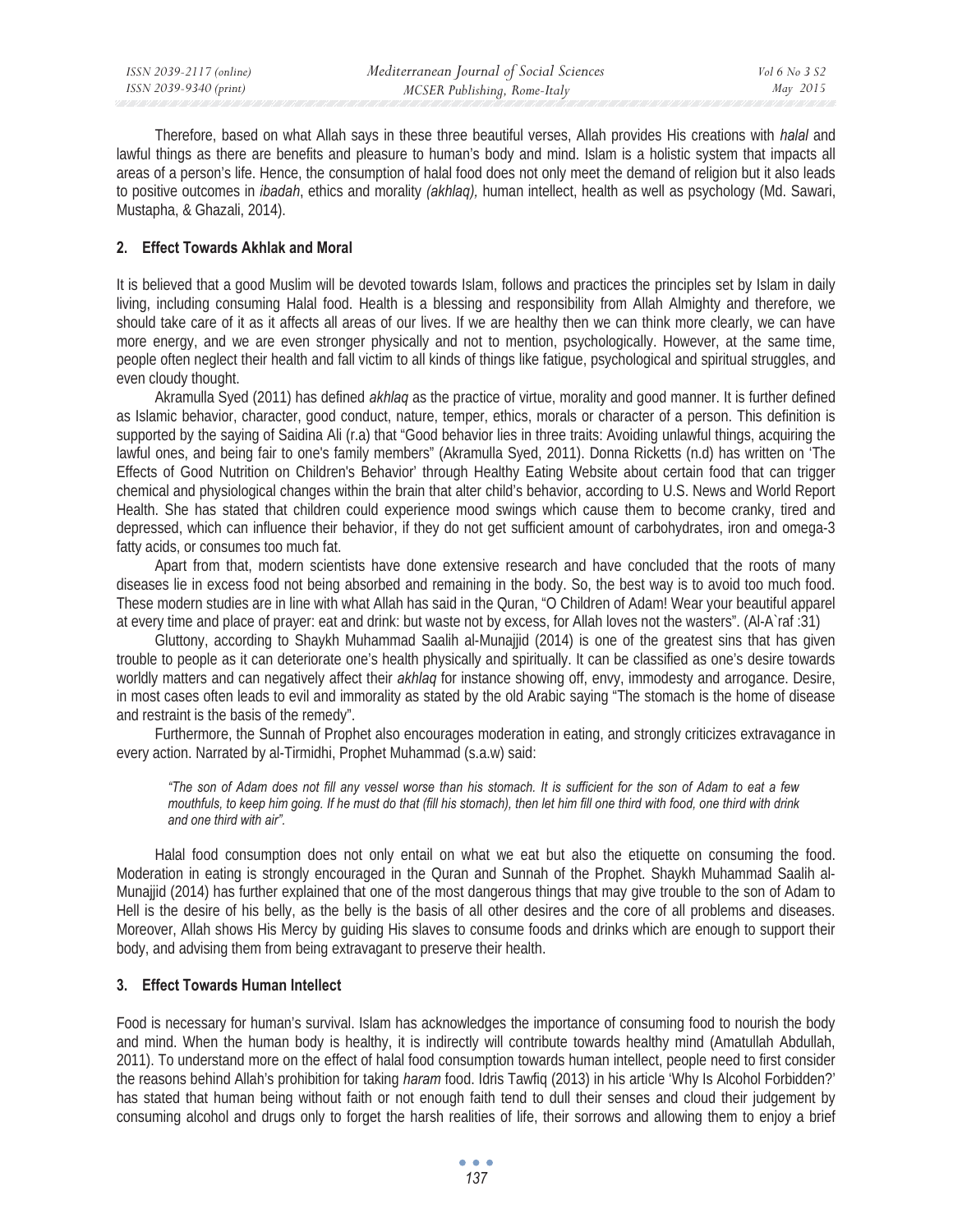moment of happiness without realizing that they have taken something harmful into their body. All *haram* things are harmful. That is why Islam has a total prohibition on them. It shows that Allah cares for His creations by giving advices to avoid harm and to do good things that will benefit themselves. Allah never asks beyond one's limit. It can be proven when His injunction against alcohol was delivered in stages. At first, the Muslims were told in the Qur'an that there was some good to be found in alcohol, but that this was outweighed by the bad:

*They ask you concerning alcohol and gambling. Say: 'In them is a great sin, and some benefits for men, but the sin is far greater than the benefits.(Al-Baqarah: 219)* 

After the revelation of this verse, people began to argue whether drinking alcohol was the best thing for them to do, even though it was not yet forbidden, and many stopped drinking from this time onward. They began to see drunkenness as something shameful and not befitting the high moral standards of which Muslims were called to be the best examples. In the next stage, another revelation was received which told them that they should not turn up drunk for the prayers in the mosque "O you who believe! Approach not prayers with a mind befogged, until you can understand all that you say"- (An-Nisa':43)

This Quranic verse shows that when people were clouded by strong drink, they cannot concentrate on praising Allah. Finally, a verse was revealed to the Muslims in Madinah which totally forbade alcohol:

*"You who believe! Intoxicants and gambling, (dedication of) stones, and (divination by) arrows, are an abomination of*  Satan's handiwork. Eschew such abomination, that you may prosper. Satan's plan is (but) to excite enmity and hatred *between you, with intoxicants and gambling, and hinder you from the remembrance of Allah, and from prayer; will you not then abstain?".(Al-Ma'idah 5:90-91)* 

These three stages show that Allah discourages and prohibits the Muslims away from what was harmful to them. At first, He said that intoxicants did have some good but was mostly bad. Then Allah hinted that it might not be good since it would affect their prayers. Finally, Allah declared it to be the work of Satan.

Likewise, recent medical and scientific studies have shown negative effect of alcohol. Consuming alcohol acts as a depressant to the nervous system and it can cause shrinking of the brain and lead to senility. Alcohol can also affect the digestive system, cause high blood pressure. Even if it is taken in small amounts, it can increase the risk of brain hemorrhage and strokes, or affect sleep patterns. Therefore, the answer to the prohibition is very clear that it gives harmful to human being. Consuming alcohol even in small amount often leads to drunkenness and a lowering of one's guard, which in turn leads to other bad behaviors. Alcohol has also torn apart families and broken many lives and careers (Idris Tawfiq, 2013).

Quoted by Idris Tawfiq (2013) from the same article, he stated that Brother Mohsen Haredy, a previous member of Ask about Islam Editorial Staff said that Islam prohibited alcohol and drugs, whether they are taken in much or little amounts. If a person is allowed to take the little, the much will be taken later. This prohibition is based on the Shari`ah objective of maintaining and keeping safe one's mind. `Abdullah ibn `Umar reported that:

*"I heard `Umar (ibn Al-Khattab) while he was on the pulpit of the Prophet saying, "Now then O people! The revelation about the prohibition of alcoholic drinks was revealed, and alcoholic drinks are extracted from five things: grapes, dates, honey, wheat, and barley. And the alcoholic drink is that which confuses and stupefies the mind." (Al-Bukhari).* 

Suzana Nabil Saad (2014) in her writing 'Understanding Islam: Pursuit of Happiness, Stay Away from Vice & Believe in Islam' stated that heavy drinking can also lead to subtle but potentially devastating, deficits in the ability to plan, make judgments, solve problems, and perform other higher-order abilities. Therefore, whatever Allah has prohibited us from doing it is only for our own benefit.

According to Akramulla Syed (2011), it would be impossible for a man to distinguish between good and evil, right and wrong, true and false if the man did not have the power of reason. Therefore, the power of reason can only be achieved if one is able to differentiate between what is benefit and what is harm.

Donna Ricketts (n.d) from Healthy Eating Website has stated the report from The Prevention Institute which testified that good nutrition does not only contributes to young children's physical development, but also affects their cognitive development as well. Apart from that, children who consume unhealthy foods can have trouble concentrating, become easily fatigued, irritable and are likely to face difficulties in learning, which can lead to behavioral and social problems. Therefore, American Psychological Association has established that healthy eating lifestyles in early age can lead to good behavior as people move into adulthood.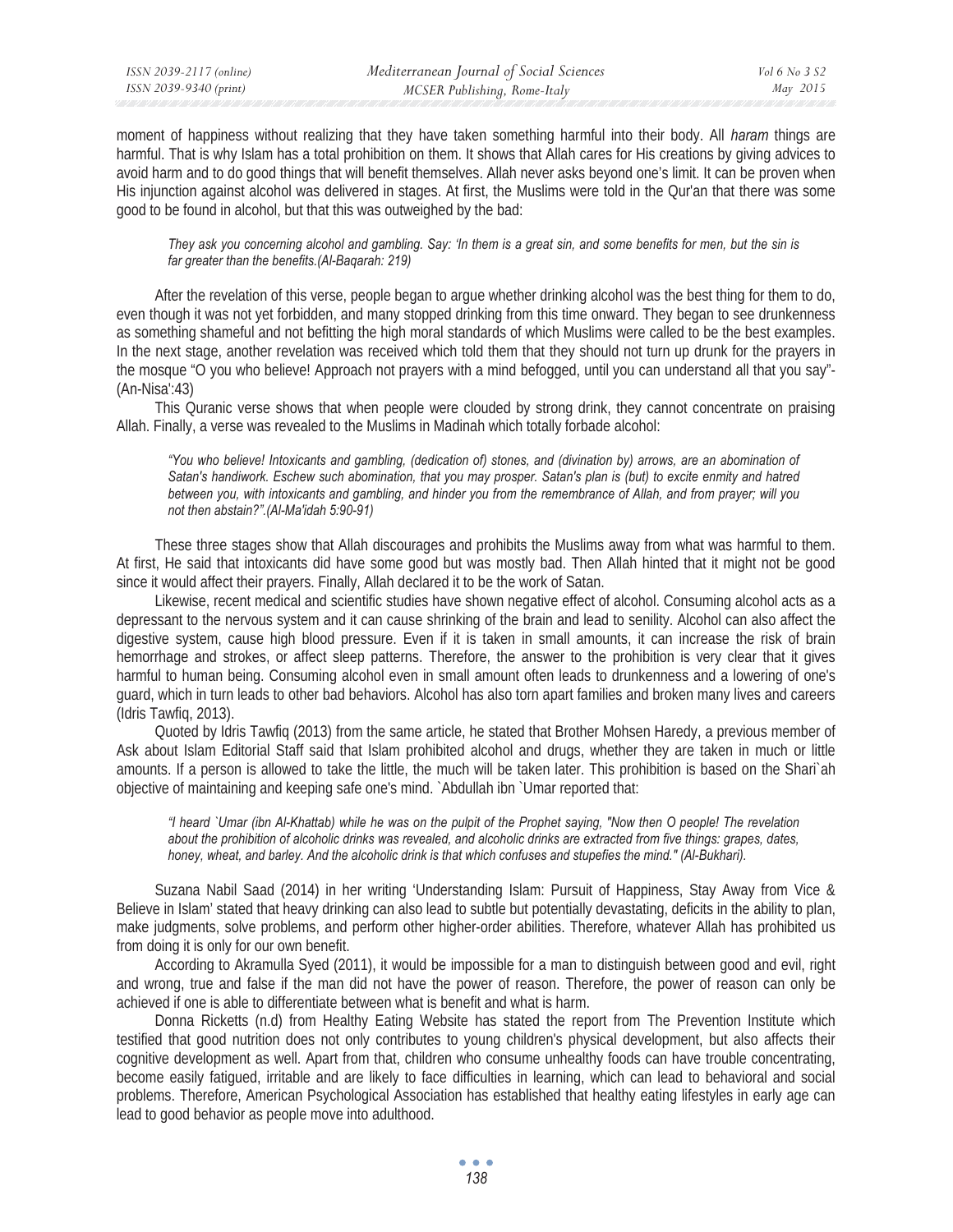Shaykh Muhammad Saalih al-Munajjid (2014) added in his writing 'Ahaadeeth of the Prophet (s.a.w) which criticize extravagance with regard to food' that scholars have agreed that the benefits of moderation in consuming food includes the purification of heart, mental alertness and deep insight. Satiety or the state of being full always causes futility and blinded the heart. There is a proverb which says "The one whose stomach is hungry will become able to think deeply and his intelligence will improve".

## **4. Effect Towards Towards Psychology**

Our health is a blessing and responsibility from Allah Almighty and the level at which we take care of it affects all areas of our lives. If we are healthy then we think more clearly, we have more energy, and we are even stronger psychologically (Md. Sawari, Mustapha, & Ghazali, 2014).

Recently, more and more studies are pointing at the importance of proper nutrients consumption for psychological behavior, be it mental, social or cognitive behaviors. Amira Ayad (2014) through her article 'Diet & Human Behavior: Is our Food to Blame?' has mentioned about previous studies conducted on young adult prisoners. The result of the study shows that multivitamins, minerals and essential fatty acids lead to reduction in their anti-social behavior, violence and aggression. Besides that, significant improvement among school children who receives essential fatty acids daily for six months have also been reported. The progresses are reported in terms of their restlessness, aggressiveness, completing work, and academic performance. Another research report shows significant improvement after eight weeks in British middle managers' activity, mood, cognitive and behavioral strain, and stress management when they were given dietary supplements to compensate for missing nutrients in their diet.

There are lot of studies which prove a significant correlation between the type of food we choose to eat and our mental health. Typical modern-day diet, according to Amira Ayad (2014) from the same article, is very poor in nutritional value yet very high in calories. Studies show that this type of diet is not only directly related to cardiovascular problems, inflammatory and chronic diseases, but it is also directly related to stress, mood disturbance, irritability, lack of motivation, inappropriate social behaviors, low cognitive performance and poor memory. Increase consumption of processed and refined foods lead to anxiety. Low intake of fruits, vegetable, dairy and good quality meat is related to increased stress levels. Daily consumption of sweets and candy at the age of ten may lead to increase violence behavior in adulthood. Eating junk food at the young age of 4 is associated with hyperactivity and behavior problems in childhood as well as later in life. Omega-3 fatty acids deficiency is linked to depression and dementia, and omega-3 supplements prevent aggression and hostility, control anger and improve social behavior.

The blood sugar level is another element that affects one's mood swings, anxiety and irritability. Hypoglycemia (low BSL) drains one's energy and depresses his/her mood and vitality, while hyperglycemia (high BSL) influences people to obesity, diabetes and uncomfortable mood swings. That is why when blood sugar is low, people are more fidgety, anxious, and stress and therefore, crave sweets and stimulants. Instant sweets are not good for health because it can start a vicious cycle of swinging blood levels of insulin and sugar which further disturbs mood, increases stress, and predisposes to diabetes. Also raising our adrenaline through caffeine or nicotine intensifies stress and anxiety, and, on the long run, affects blood pressure, heart, and immunity. For an ideal performance and optimum state of mind, we need first and foremost to balance our blood sugar level (Amira Ayad, 2014).

Amino acid on the other hand, helps in synthesizing the level serotonin, the mood boasting neurotransmitter. A constant supply of amino acid is very important as low serotonin levels are linked to suicidal tendency, depression, violence and aggressive behaviors. Apart from that, vitamins are important for metabolism and nervous system health. For example, vitamin B6 is known to reduce risk and treat premenstrual depression. Vitamin C, E and A are essential for nerve cell health and vitamin K plays its role in nervous tissue biochemistry. Lack of vitamins creates problems to health. For instance, vitamin B12 deficiency is linked to dementia while vitamin D deficiency is linked to depression and neurodegenerative diseases. In addition, iron deficiency is linked to depression and depleted energy (Amira Ayad, 2014).

Research performed in British and US prisons has shown positive results on prisoners' aggressive and anti-social behaviors through dietary intervention. This positive affect can be achieved by consuming whole natural food in a balanced diet rather than nutrients in capsules and pills. Natural foods are whole grains, fruits and vegetables, nuts, seeds, legumes and etc. processed food with added preservatives, colours or flavors, energy drinks and caffeine should be avoided.

Felicity Lawrence (2006) has written about a study conducted in a high-security prison for young offenders in the UK. The study has shown that violent behaviour may be attributing to nutritional deficiencies. It has been proven when the number of violent offences that young men from Aylesbury jail committed in the prison fell by 37% when young men were fed multivitamins, minerals and essential fatty acids. Apart from that, new claim were made by the Dutch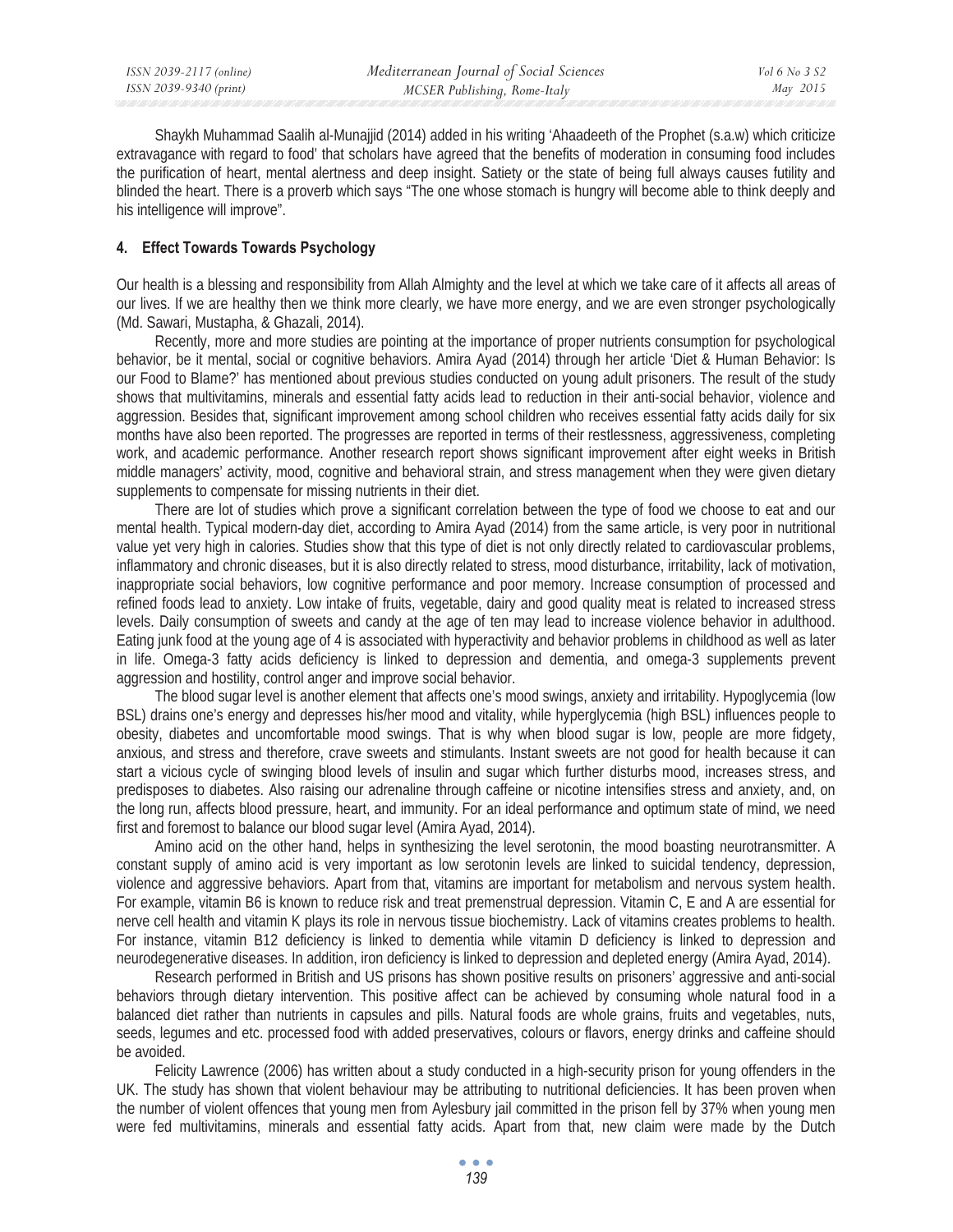government that fish oil has improved behaviour and reduced aggression among children with some of the most severe behavioral difficulties in the UK. Joseph Hibbeln, a clinician in charge of the US study believes that deficiency in the essential fats the brain needs and the nutrients needed to process those fats is causing of a host of mental problems from depression to aggression. Therefore, the studies show that junk food may not only be making us sick, but mad and bad too.

The timing is also important in a balanced diet. One needs to eat fish at least once or twice a week to supply the need for omega-3 fatty acids. Eating balanced healthy three meals a day with two snacks in between supply people with the needed energy and nutrients to sustain their health and adjust their mood. Skip meals especially breakfast should be avoided.

Modern studies are in line with Islamic teaching on the consumption of *halal* food. Traditional Books of Prophetic medicine has talked about one of the best mood soothing foods which is '*Talbinah'*, a thin barley soup made with barley flour and adjusted to a milky consistency. It can be sweetened with honey or served as savory soup with added spices. Regarding this kind of food, Aishah narrated,

If any of the Messenger's family became ill, the Messenger (s.a.w) would recommend *Talbinah* to be prepared. He says: "It soothes the grief and cleanses the ailing heart just as one of you cleans dirt off her face with water" (Ibn Maajah).

Recent studies have proven the effect of *Talbinah* which show its significant effect in boosting mental health, relieving depression and anxiety and balancing the mood (Amira Ayad, 2014).

### **5. Conclusion**

In conclusion, everything that Allah has made to us halal is very beneficial for our life (Ghazali & Md. Sawari, 2014). So do the haram things. Allah prohibits in order protecting us from any harm and impurity. A Muslim is not required to know exactly why or how something is unclean or harmful in what Allah has prohibited (). There might be obvious reasons and there might be obscure reasons. Thus, the only thing that we can do is to follow the guidelines according to Islamic teaching such as eating halal food to give us the strength to carry out acts of worship and obedience. The body mankind has been blessed with is an Amanah (trust) from Allah. It is an obligation to take care of it and fuel it with that which is good.

The consumption of food does surely affect human development on akhlaq, moral and psychology. If one choose an unhealthy lifestyle or consume haram food which Allah has prohibited, one may suffer health difficulties, resulting in stress and exhaustion physically and spiritually. As a consequence, one will fail to obey Him in performing basic religious duties. Establishing Islam does not only means establishing mosques, Islamic centers and schools, but also establishing Muslims economically, politically as well as physically. When we put good things in our body, then only good things will come to our life.

#### **References**

- Akramulla Syed. (2011, June 17). *Islamic Moral Stories*. Retrieved November 8, 2014, from Islamicoccasions Web site: http://www .ezsoftech.com/stories/mis55.asp
- Amatullah Abdullah. (2011, September 2). *Eating: An Act of Worship.* Retrieved November 8, 2014, from OnIslam Web site: http://www.onislam.net/english/reading-islam/understanding-islam/ethics-and-values/418275-eating-an-act-of-worship.html? Values=
- Amira Ayad. (2014, August 12). *Diet & Human Behavior: Is our Food to Blame?* . Retrieved November 8, 2014, from OnIslam Web site: http://www.onislam.net/english/health-and-science/health/462285-diet-a-human-behavior-is-our-food-to-blame.html
- Felicity Lawrence. (2006, October 17). *Omega-3, junk food and the link between violence and what we eat*. Retrieved November 8, 2014, from The Guardian: http://www.theguardian.com/politics/2006/oct/17/prisonsandprobation.ukcrime
- Ghazali, M. A. & Md. Sawari, S. S. (2014). Amalan Standard Halal Di Negara-Negara Asia Tenggara. UMRAN International Journal of Islamic and Civilizational Studies 11/2014; 1(1):33-45.
- Hwaa Irfan. (2014, July 11). *Ramadan and Healthy Eating*. Retrieved November 7, 2014, from OnIslam Web site: http://www. onislam.net/english/health-and-science/health/435839-ramadan-and-healthy-eating.html
- Idris Tawfiq. (2013, November 11). *Why Is Alcohol Forbidden?* . Retrieved November 8, 2014, from OnIslam Web site: http://www. onislam.net/english/ask-about-islam/ethics-and-values/muslim-character/167028-why-is-alcohol-forbidden.html
- Karima Burns. (2013, May 11). *Prophetic Sayings & Modern "Discoveries".* Retrieved November 8, 2014, from OnIslam Web site: http://www.onislam.net/english/health-and-science/faith-and-the-sciences/435441-prophetic-sayings-a-modernqdiscoveriesq.html?the\_Sciences=
- Lawrence, F. (2006). Omega-3, junk food and the link between violence and what we eat. Retrieved from: The Guardian, http://www. guardian.co.uk/politics/2006/oct/17/prisonsandprobation.ukcrime